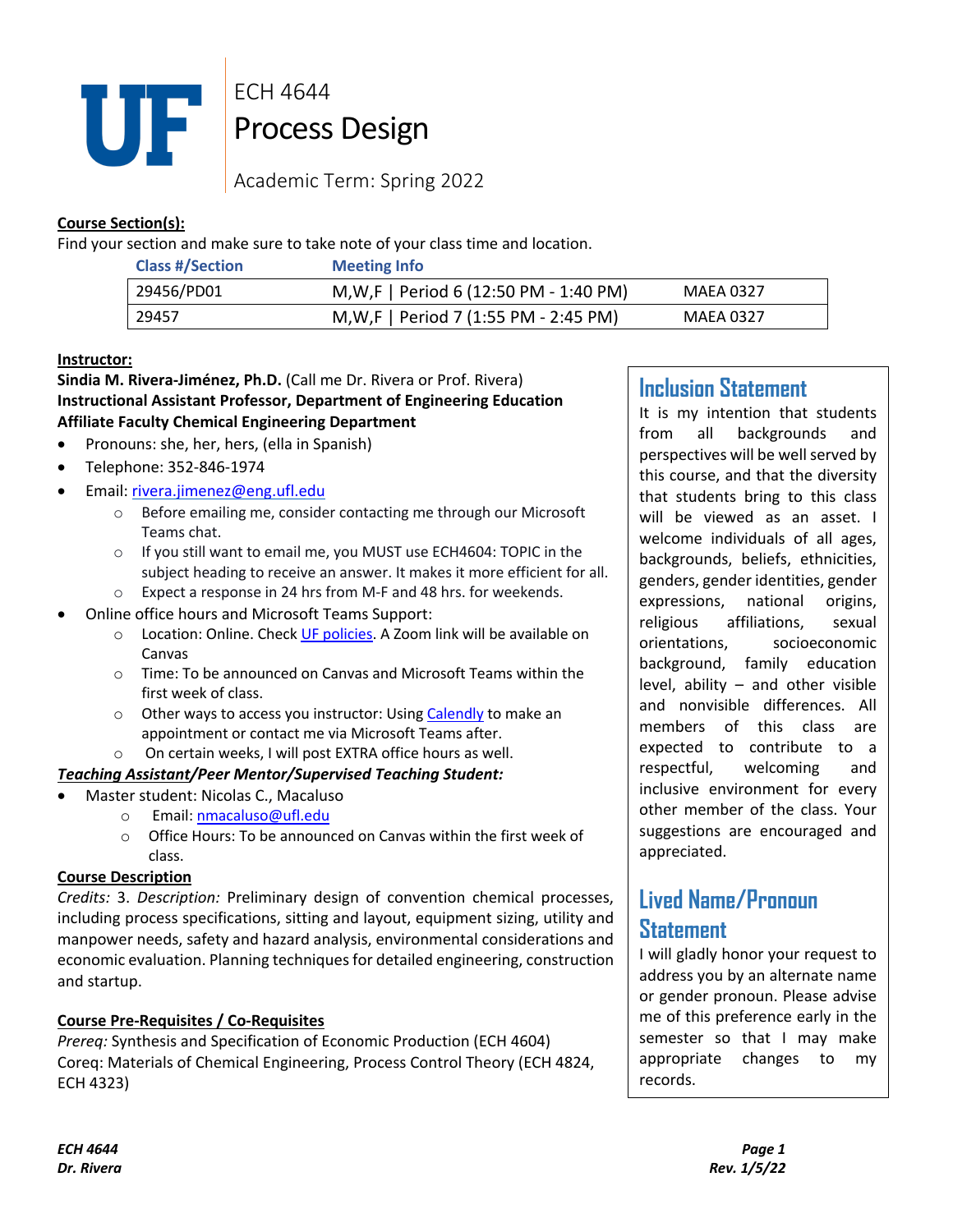# **Course Learning Objectives (CLO)**

Upon completion of this course, a student should be able to:

- CLO 1. Apply their knowledge of fundamental science and chemical engineering concepts to initiate, design and analyze new chemical processes by analyzing a comprehensive scope of work that involve managing large quantity of data, facts, constraints, and variables
- CLO 2. Apply systematic methodologies for designing components, units and processes that meet performance specifications.
- CLO 3. Generate design alternatives by synthesizing available literature for possible solutions to various aspects of the problems.
- CLO 4. Develop effective communication and teamwork skills to interact and collaborate with others in diverse contexts.
- CLO 5. Become independent users of available computer aided engineering tools.

#### **Materials and Supply Fees:** None

#### **Professional Component (ABET):**

(ABET) Skills acquired during course: (1) Engineering problem solving and critical thinking that includes basics of Chemical Engineering.

#### **Relation to Program Outcomes (ABET):**

| Outcome |                                                                                               | Coverage <sup>®</sup> |
|---------|-----------------------------------------------------------------------------------------------|-----------------------|
| 1.      | An ability to identify, formulate, and solve engineering problems by applying principles of   | Medium                |
|         | engineering, science, and mathematics.                                                        |                       |
| 2.      | An ability to apply both analysis and synthesis in the engineering design process, resulting  | High                  |
|         | in designs that meet desired needs.                                                           |                       |
|         | 3. An ability to develop and conduct appropriate experimentation, analyze and interpret       | Low                   |
|         | data, and use engineering judgment to draw conclusions.                                       |                       |
| 4.      | An ability to communicate effectively with a range of audiences                               | High                  |
| 5.      | An ability to recognize ethical and professional responsibilities in engineering situations   | Medium                |
|         | and make informed judgments, which must consider the impact of engineering solutions          |                       |
|         | in global, economic, environmental, and societal contexts.                                    |                       |
|         |                                                                                               |                       |
| 6.      | An ability to recognize the ongoing need for additional knowledge and locate, evaluate,       | Medium                |
|         | integrate, and apply this knowledge appropriately.                                            |                       |
| 7.      | An ability to function effectively on teams that establish goals, plan tasks, meet deadlines, | High                  |
|         | and analyze risk and uncertainty                                                              |                       |

\*Coverage is given as high, medium, or low. An empty box indicates that this outcome is not covered or assessed in the course. Shadowed box indicate that outcome is assessed in this course and de-identified data will be collected for a compliance report.

#### **Design Objective**

- 1. Students develop the ability to apply knowledge of mathematics, science, and engineering in the context of a professional process design project. Given a vague project description, students must seek out the information (knowledge) needed for developing the design solution using appropriate references or other repositories of knowledge.
- 2. Students are expected to research beyond the class and course materials for possible ideas and solutions to the problems, which arise in developing valid design solutions.
- 3. The course's prime objective is to teach students a systematic methodology for designing components, units, and processes that meet performance specifications. Students develop an ability to apply knowledge from prerequisite courses to problems and sizing of the equipment to meet constraints provided in the scope of work.
- 4. Students must project needs into engineering requirements, synthesize process design concepts, and prepare preliminary designs – thus identifying, formulating, and solving engineering problems.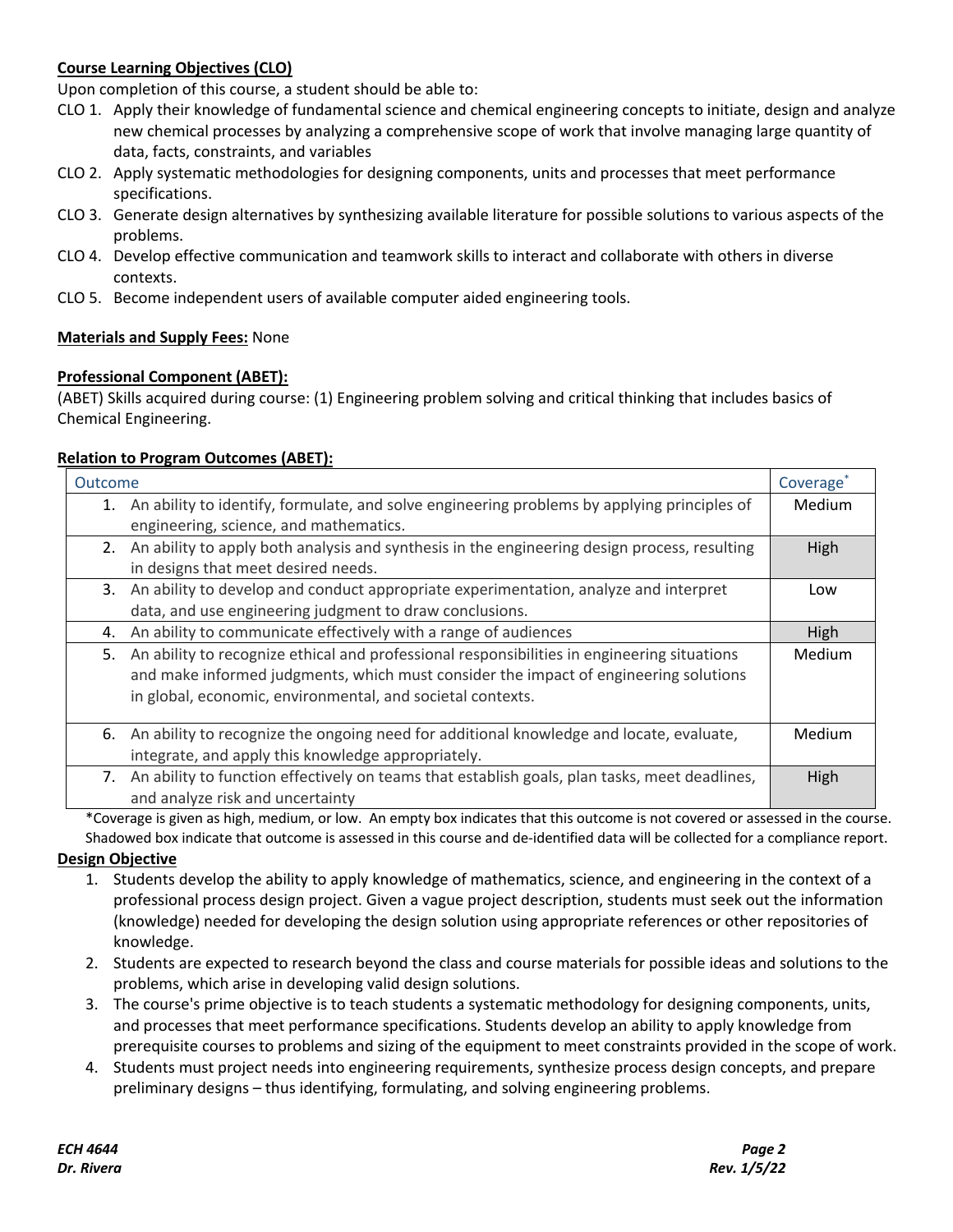- 5. Through several class tutorials, students become power users of the design software HYSYS and are acquainted with Aspen Plus and APEA. They acquire further skills by using these software packages to produce simulations of the processes they are designing.
- 6. Lectures review safety concepts like flammability, toxicity, HAZOP analysis. Information gathering includes obtaining MSDS sheets for all components involved in the design, as well as flammability limits. Economic, safety, and environmental impact are factors that students consider when selecting and recommending a design.
- 7. Using a rubric, students receive weekly feedback on engineering design skills and abilities.

# **Team Objective**

- 1. Students are assigned in teams to mix personalities and abilities and work on a semester-long team design project.
- 2. The required teamwork develops abilities that are needed for effective function on multi-disciplinary teams.
- 3. Students will be taking online certifications Teamwork, Conflict resolution, project management, Business Ethics, and Diversity, Equity, and Inclusion. This is supported by frequent in class lectures, teach charter and discussions.
- 4. Students are asked to report weekly induvial assignments and discuss team dynamics and project management. This information is used to address any conflict weekly.

# **Communication Objective**

- 1. Oral and written communications are practiced through weekly team project review meetings and with the course instructor and weekly written progress reports. These interim reports are revised and become part of the final design report. Formal team presentations of the project are made at the end of the project.
- 2. An ability to engage in lifelong learning is fostered through the project activities. Students are expected to research beyond the class and course materials for possible ideas and solutions to the problems, which arise in developing valid design solutions.
- 3. Using a rubric, students receive weekly feedback on both written and oral communication.

# **Required Textbooks and Software**

- A. Main course text (required)
	- i. Title Product & Process Design Principles Synthesis, Analysis and Evaluation.
	- ii. Author Seider, Seader, and Lewin,
	- iii. Publication date and edition Any edition will work (I will have  $4^{th}$  Ed, 2017). First edition is great.
	- iv. ISBN number  $9781119282631$  (4<sup>th</sup> edition)
- B. Required Software: Microsoft Office, access to a scanner or pdf converter, and access to Internet for Canvas LMS. Also, access to HYSYS and ASPEN (Go to Canvas for instruction for installation). A Windows laptop is required. Mac user will need Virtual Box or memory partition.
- C. Computer requirements:



- All students must have a computer for this class. Make sure that your computer meets the minimum requirements established by the College of engineering: https://www.eng.ufl.edu/students/resources/computer-requirements/
- If your computer is almost full or lack memory, ChemE IT personnel have some recommendations for you (Find it on Canvas).
- A Windows laptop is required. Emulators will not work. For Mac users, ChemE IT personnel have some recommendations for you (Find it on Canvas).

## **Recommended Materials**

- Online Resources: Learn ChemE , Educational Resources from ChemE from University of Colorado Boulder. Available at: http://www.learncheme.com/screencasts/mass-energy-balances
- Book: Gavin Towler and Ray Sinnott (2nd Edition , 2012). Chemical Engineering Design. Butterworth-Heinemann, ISBN: 978-0-08-096659-5. Available via UF Libraries: DOI: https://doi.org/10.1016/C2009-0-61216-2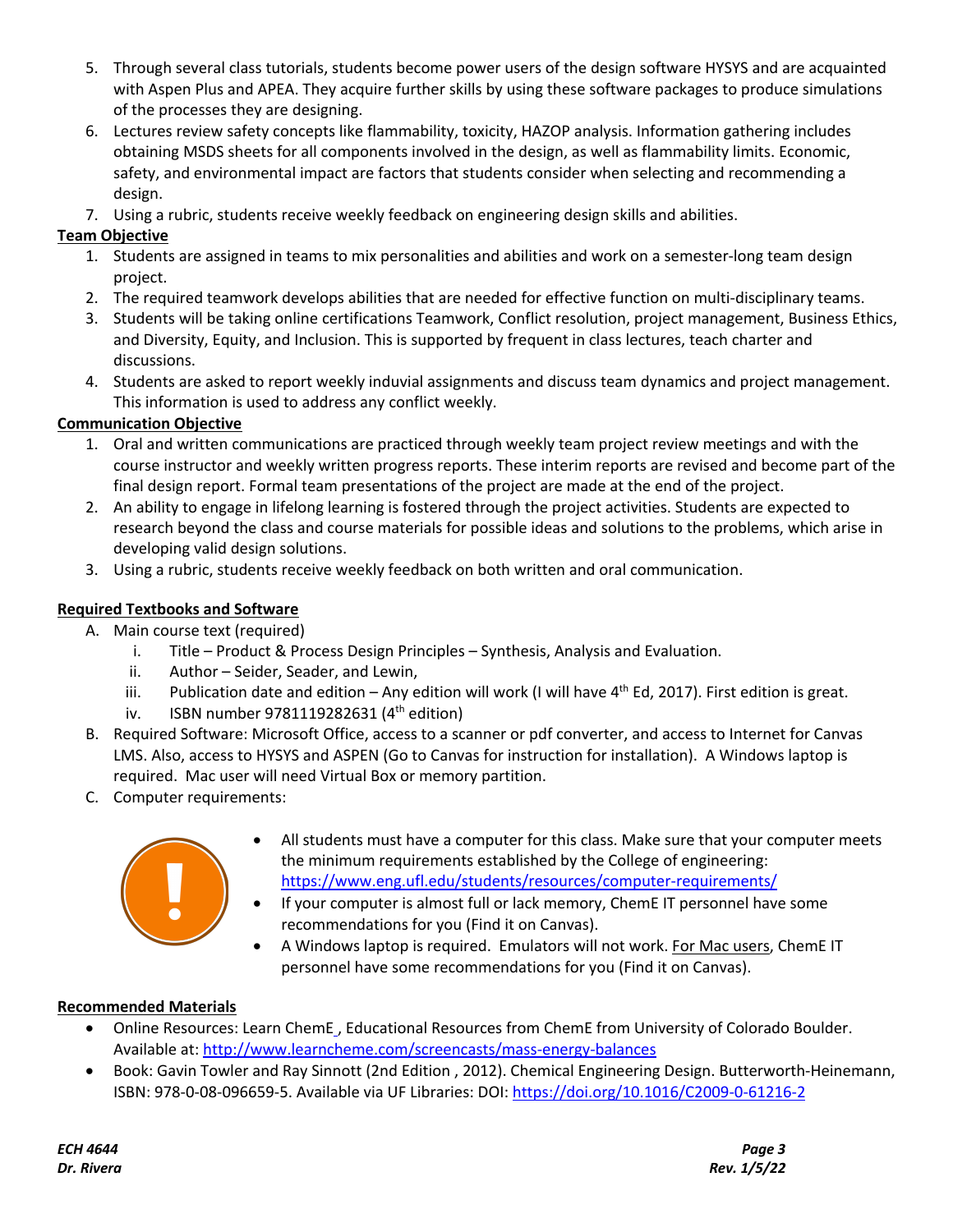# **Course Schedule**

- Course logistics/structure:
	- o Lecture: 3 days per week (except holidays)
		- § COW Days=Completing Online Work days will be a time for the students to catch up. Instructor will be available for office hours on those days to answer questions about the videos, homework, or project support.
		- § Zoom Meetings= We will apply online content into activities to build progress toward the final course project. Links will be available on Canvas.
	- o Video HYSYS tutorials: average time per homework should be ideally 2 hour/week. Student must submit homework in Canvas.
	- o Teams of 5-6 students will be formed to work on a final project.

#### *Online Course Recording*

Our class sessions may be audio visually recorded for students in the class to refer back and for enrolled students who are unable to attend live. Students who participate with their camera engaged or utilize a profile image are agreeing to have their video or image recorded. If you are unwilling to consent to have your profile or video image recorded, be sure to keep your camera off and do not use a profile image. Likewise, students who un-mute during class and participate orally are agreeing to have their voices recorded. If you are not willing to consent to have your voice recorded during class, you will need to keep your mute button activated and communicate exclusively using the "chat" feature, which allows students to type questions and comments live. The chat will not be recorded or shared. As in all courses, unauthorized recording and unauthorized sharing of recorded materials is prohibited.

#### **THE DETAILED SCHEDULE BELOW MAY CHANGE ACCORDING TO NEEDS AND CIRCUMSTANCES.** Any revisions will be announced in class and will be posted on Canvas

| UNIT 1. DESIGNING AND RETROFITTING CHEMICAL PROCESSES        |                      |  |
|--------------------------------------------------------------|----------------------|--|
| Module 1. Review of Process Design Stages                    | <b>Deliverables</b>  |  |
| Module 2. Tools in Process Design                            | 1,2,3                |  |
| Module 4. Concept Screening and Selection                    | $~\sim$ 4 weeks      |  |
| UNIT #2: SYNTHESIS OF POTENTIAL DESIGNS                      |                      |  |
| Module 5, Reactors and Stream Distribution                   | <b>Deliverables</b>  |  |
| Module 6. Handling Equilibrium Data in Simulations           | 4, 5, 6, 7, 8        |  |
| Module 7. Implementing Separation Strategies                 | $~\sim$ 5 weeks      |  |
| UNIT #3: CONCEPTUALIZATION OF PROMISING DESIGNS              |                      |  |
| Module 8. Heat and Power Integration                         | Deliverables 8,9,    |  |
| Module 9. Equipment Design and Sizing                        | 10, 11               |  |
| Module 10. Economic Analysis and Evaluation                  | $~\sim$ 4 weeks      |  |
| Unit #4: EVALUATION AND OPTIMIZATION OF THE POSSIBLE PROCESS |                      |  |
| Module 11. Flowsheet Optimization                            | Deliverables 11, 12, |  |
| Module 12. Environmental and Safety Checks                   | 13, Rinal Report     |  |
| Module 13. Project Closure                                   | $\sim$ 4 weeks       |  |

• Important dates and changes will be posted on Canvas and Microsoft Teams. Make sure to check periodically.

#### **Attendance Policy, Expectations, and Make-Up Policy**

- a) Attendance
	- Regular attendance expected in addition to class discussions and satisfactory performance on class activities.
	- Attendance will be taken in class periodically. Make sure to be in class or send and excuse to your instructor.
		- $\circ$  Signing an attendance on behalf of an absent or tardy student is in violation of the academic honesty policy and will result in disciplinary action. A first violation will result in a letter grade reduction for all involved parties. A second violation will result in course failure for all involved parties.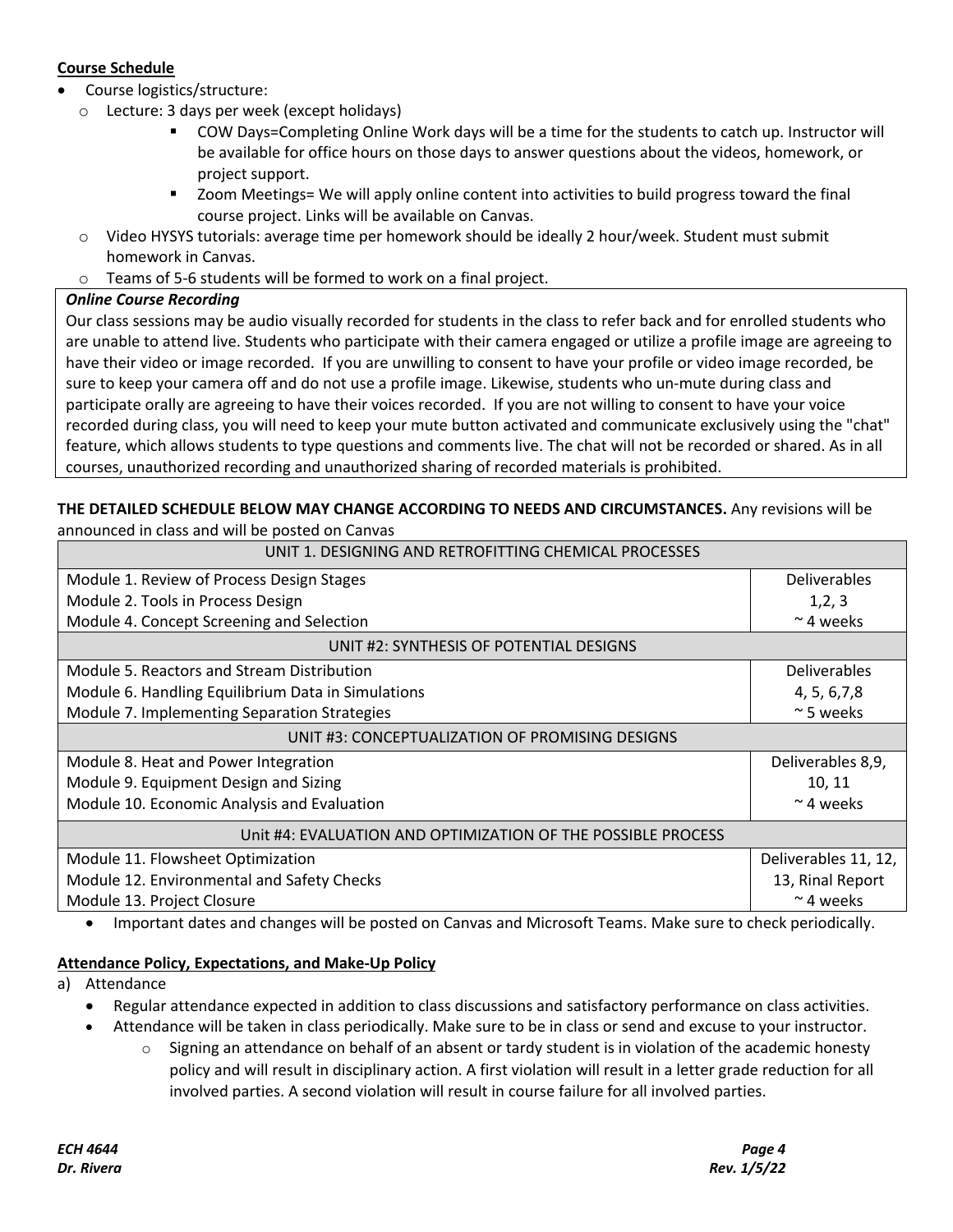## • HOW TO SEND AN EXCUSE:

- o Email Dr. Rivera at rivera.jimenez@eng.ufl.edu
- o Use the Following Subject line: ECH 4644: Absence Excuse
- o What constitute a valid excuse? Excused absences are consistent with university policies in the undergraduate catalog and require appropriate documentation. Absences will be excused under the following conditions:
	- § 24 hours ahead of time that you have a legitimate, unavoidable absence (such as an exam conflict for a higher-numbered academic course)
	- **EXEC** A verifiable medical or family emergency
	- § Travel for a student conference—provided all excuse request prior to travel
	- Need to come to class late or leave early for a legitimate reason
- o Email instructor at least 24 hours before missing class due to interview confirmation email; conference email; UF official sporting event.
- b) Basic Responsibilities Expected of You:
	- Attendance is critical! The material you will learn is invaluable. In case of absence, you can ask a class mate for lecture material, use your book, and access supporting slides on Canvas. Note: supporting slides are NOT the complete lecture material, these are diagrams and pictures that I use to support the lecture.
	- Don't be afraid to ask for help during class or office hours.
	- Be an active learner ask yourself questions during lectures, as you read, and as you attempt problems.
	- Study in advance and go to office hours. Don't wait until the day before the exam, homework, or report to get clarification on the material.
	- Check Canvas for class updates, assignments, announcements, lessons, calendar, and resources. If using a laptop and other devices in class, you shouldn't be on Facebook, Netflix, Hulu, etc. or do other things that are not class-related. When instructor asks you to put your device away, please do so.
	- Recording the lecture is not allowed using any type of media. If you need special accommodations, please contact your instructor.
	- You need to notify your instructor if your need accommodation from the Disability Resource Center. I would love to help you out.
- c) Expectation from team and individual son each team: Conflict Resolution
	- **Be Aware That Conflict Occurs**-Knowing that conflict may and will occur is the first step to resolving it, especially if you know that certain team members may disagree with each other.
	- **Set the Ground Rules**-At the beginning of your project set some ground rules in your first meeting. Be sure to address what process will be taken to address conflicts, as they are bound to rise and will need to be taken care of before they spiral out of control. Remember that everyone's ideas for the project are valid and that they shouldn't be dismissed, even if you do not agree with them.
	- **Document Team Dynamics** teams must submit a weekly summary of each team member technical contributions, distribution of tasks, accomplishment of tasks, attendance to group meetings (besides inductor's meetings), and overall project status.
	- **Stop Conflict When It Happens**-Conflict should be addressed immediately before it can grow. If a discussion grows heated during a meeting, do not wait until the next meeting to address the issue. Instead, discuss the issue while in the meeting; even if members disagree, they are still able to see each other's points of view. Your instructor can serve as a moderat0r for these discussions.
	- **Discuss Both Sides of a Perspective**-Even if you are inclined to agree with one side of the conflict, do not make a final judgment until each person has had their say. Ending a discussion without hearing each person out can escalate the problem. Explain the pros and cons of both ideas, so that both people can consider the opposing view.
	- **Make Compromise a Goal**-Compromising between parties is helpful, as it can allow for both conflicting parties the ability to use their ideas. Most times, points can be combined in order to make a better idea or solution.
	- **Avoid Falling into Groupthink**-Groupthink is when a group suppresses the opposing views of members in order to create harmony. While it is always good to maintain harmony within a group while working on a project, this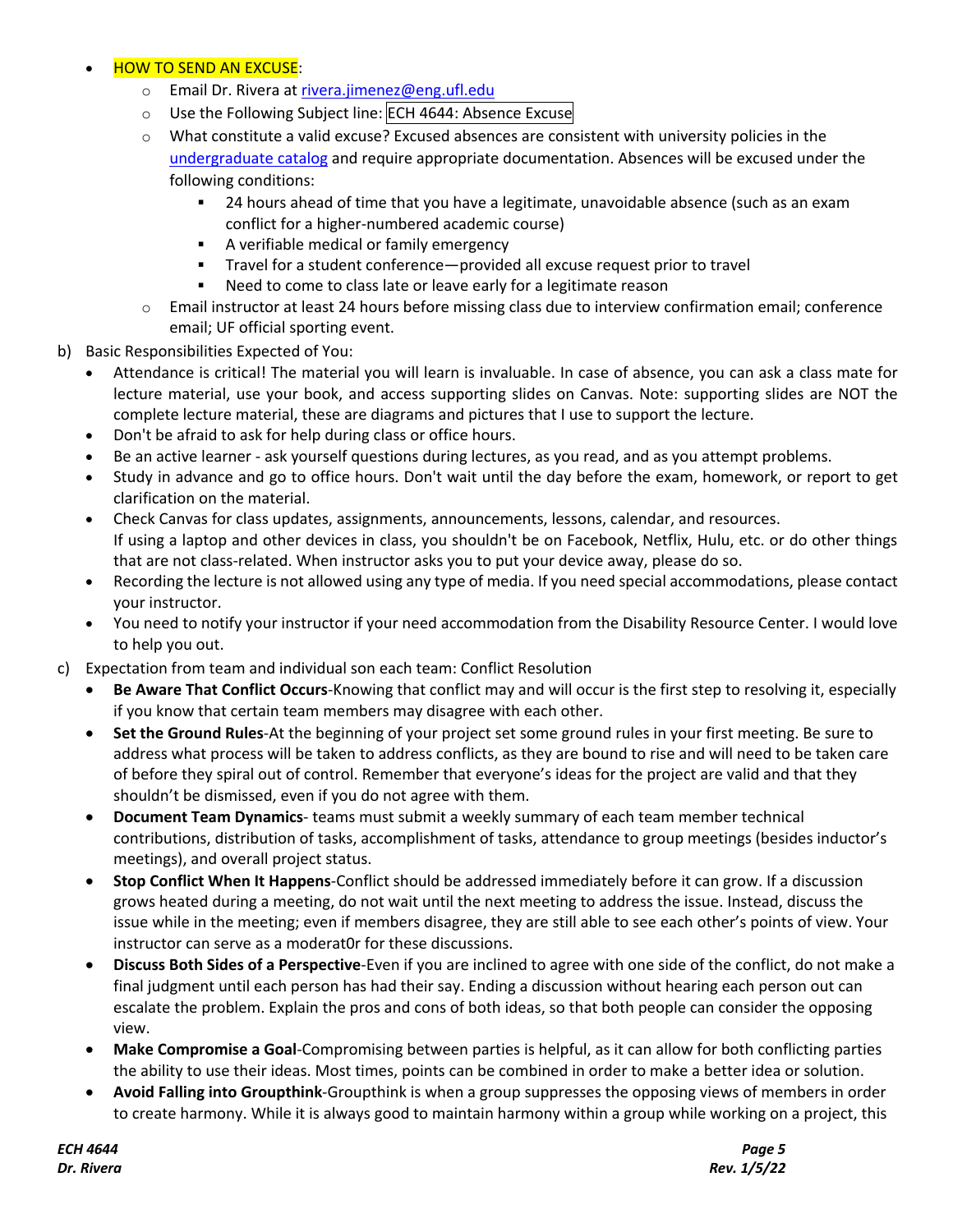idea of keeping opposing viewpoints at bay because they will disrupt the norm will end up doing more harm than good. To avoid this, make sure that there is one or two members that bring up constructive criticism to ideas.

- **Don't Try to Change a Team Member**-This final tip might be the most important. Just as in any type of relationship, do not try to change a member of your team. They are an individual person with unique ideas and forms of expression. Trying to change their feelings or viewpoints will only lead to resentment. You can propose to them alternatives, or list benefits of other ideas, but in the end you may just have to accept that they will disagree with an outcome.
- d) Handling problems between a team member and the rest of the team
	- 1. Team must create and submit a team charter appended to their second deliverable. At the beginning of your project set some ground rules in your first meeting. Be sure to address what process will be taken to address conflicts, as they are bound to rise and will need to be taken care of before they spiral out of control. A template will be provided in class to facilitate the charter creation.
	- 2. In all weekly reports, teams must submit a weekly summary of each individual member's technical contributions, distribution of tasks, the accomplishment of tasks, attendance to group meetings (besides instructor's meetings), overall project status. Every team member must sign the report. This will allow your team to document relevant information in case we need it for a conflict resolution meeting.
	- 3. The team leader or any other member are welcome to discuss any concerns with your instructor by appointment or during the weekly meetings with your instructor. Your instructor will ask about team dynamics on every meeting.
	- 4. Each team member must complete all 3 peer evaluations that will be available on Canvas. This will allow each team member to have the opportunity to evaluate their peers and themselves. All information obtained from peer-evaluation will be used by your instructor to provide performance reviews to each team member. Only the last peer-evaluation will be used for the final grade adjustment.
	- 5. Team dissolution or changing individuals to another team are highly discouraged. The main goal of this class is that each student learns how to manage conflict to increase team performance towards an engineering goal. In case that a dispute between an individual cannot be resolved, this student will not be moved to another group. The student must have a formal meeting with the undergraduate coordinator and the faculty to establish a plan for assessment without significant changes in the overall project objectives.
- e) Emails, Announcements, Feedback, and Communications
	- Announcements will be shared periodically during class and on Canvas. Is your responsibility to attend to class and read the emails/announcements from Canvas.
	- After each assignment is graded, you are responsible for reviewing your instructor's feedback.
	- Emails, announcements, and feedback may occur outside business hours.
	- Your instructor should respond within 24 hrs during workdays (M-F). There is not guarantee of response during weekends. Plan accordingly.

## **Grading Policy:**

## • **Evaluation of Grades:**

| <b>Categories</b>                                 | Percentage of<br><b>Final Grade</b> | Approximate number of<br>points                        | Rules                                                                                                |
|---------------------------------------------------|-------------------------------------|--------------------------------------------------------|------------------------------------------------------------------------------------------------------|
| Course Activities (Individual Grade)              | 10%                                 | Expect ~15-20 activities<br>$~^{\sim}$ 1-10 pts each   | Drop 2 low score from selected assignments.<br>See Canvas for details.                               |
| <b>Simulation Trainings</b><br>(Individual Grade) | 15%                                 | Expect ~10 activities<br>$~20$ pts each                | Drop 1 low score                                                                                     |
| HYSYS Exam (Individual Grade)                     | 25%                                 | $100$ pts                                              | No grade drops.                                                                                      |
| Project Deliverables (Group)                      | See next row                        | Expect $\sim$ 6-8 activities<br>$~^{\sim}$ 10 pts each | No grade drops.<br>A multiplication factor will be used to adjust<br>this grade to individual grade. |
| Final Project Grade (Individual)                  | 50%                                 | Expect $\sim$ 2 activities<br>$^{\sim}$ 100 pts each   | No grade drops.                                                                                      |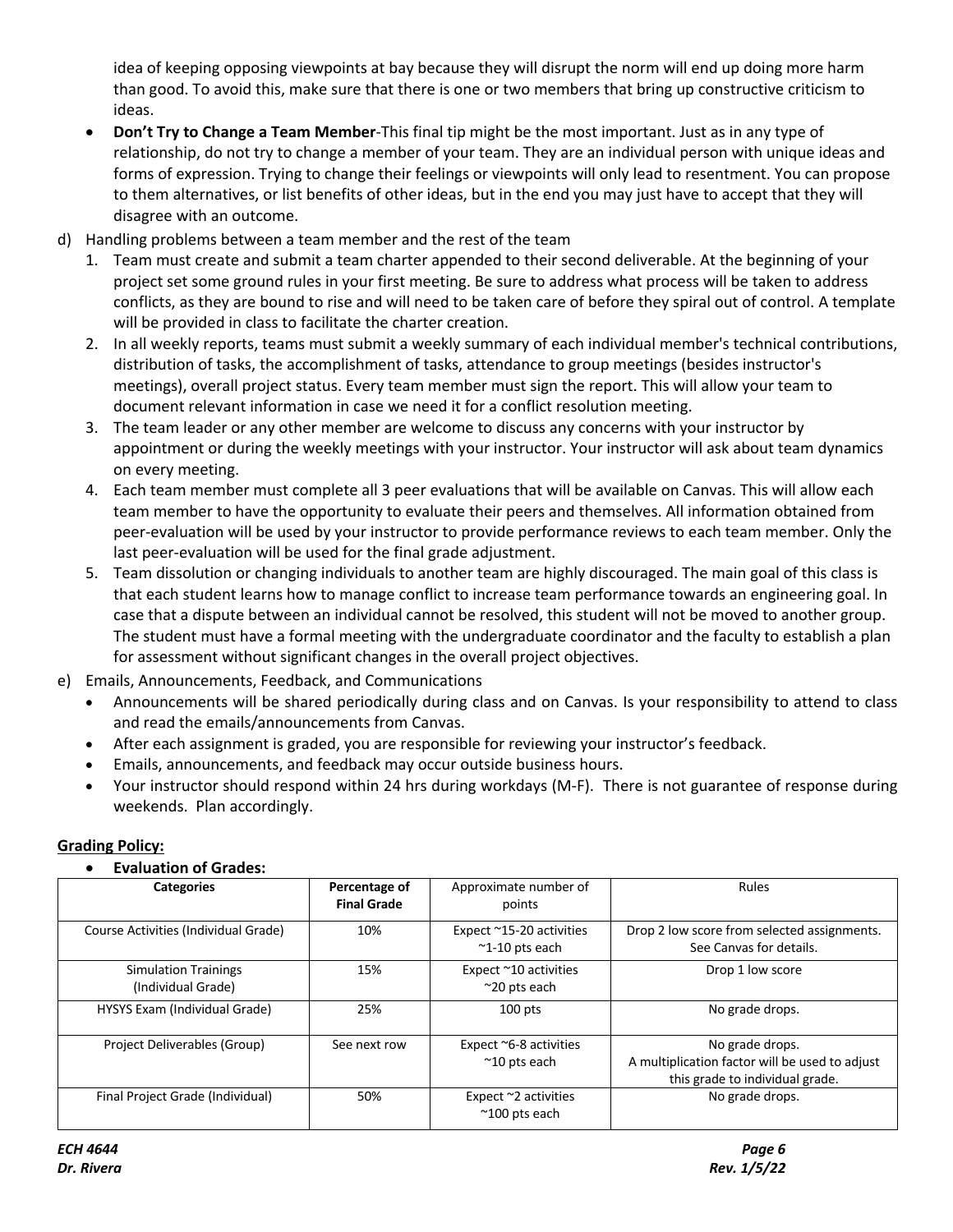### \*\*\* Final Project Grade is based on the following:

- Final Oral Presentation Grade (Individual)
- Final Project Grade after adjustment using individual ration as follows:

| Assignment                    | <b>Percentage of Final Grade</b> |  |
|-------------------------------|----------------------------------|--|
| Deliverables progress reports | 25%                              |  |
| Final design report           | 25%                              |  |

- o The individual team members' grade is adjusted according to peer evaluations as follows:
	- Individual grade = team grade  $*(0.5+0.5*)$ Individual Ratio)
	- Individual Ratio= average of student's evaluation excluding self evaluation)/(team average)
	- Note: For a student that is removed from a team, deliverables completed as part of the team will be adjusted as described above using the latest peer-evaluation. The rest of the deliverables will not include the Individual Ratio.
- **Grading Scale:** The students are sorted in the order of decreasing overall points. Grades are then decided as follows:

| Largest gap between two students with 90 >= overall points > 85                                                                               |
|-----------------------------------------------------------------------------------------------------------------------------------------------|
| Largest gap between two students with $85 \ge$ overall points $> 80$                                                                          |
| Largest gap between two students with $80 \ge$ overall points $> 75$                                                                          |
| Largest gap between two students with 75 >= overall points > 70                                                                               |
| Largest gap between two students with $70 \ge$ overall points $> 65$                                                                          |
| Largest gap between two students with $65 \ge$ overall points $> 55$                                                                          |
| Largest gap between two students with $55 \ge$ overall points $> 45$                                                                          |
| Largest gap between two students with $45 \ge$ overall points $> 30$                                                                          |
| Largest gap between two students with $30 \ge$ overall points $> 10$                                                                          |
| Largest gap between two students with $10 \ge$ overall points $\ge$ = 0                                                                       |
| Given to students for honesty violations.                                                                                                     |
| Division between A and A-<br>Division between B and B-<br>Division between C+ and C<br>Division between D+ and D<br>Division between D and D- |

More information on UF grading policy may be found at: https://catalog.ufl.edu/ugrad/current/regulations/info/grades.aspx

## **Institutional Policies:**

## *Students Requiring Accommodations*

Students with disabilities who experience learning barriers and would like to request academic accommodations should connect with the disability Resource Center by visiting https://disability.ufl.edu/students/get-started/. It is important for students to share their accommodation letter with their instructor and discuss their access needs, as early as possible in the semester.

#### *Course Evaluation*

Students are expected to provide professional and respectful feedback on the quality of instruction in this course by completing course evaluations online via GatorEvals. Guidance on how to give feedback in a professional and respectful manner is available at https://gatorevals.aa.ufl.edu/students/. Students will be notified when the evaluation period opens, and can complete evaluations through the email they receive from GatorEvals, in their Canvas course menu under GatorEvals, or via https://ufl.bluera.com/ufl/. Summaries of course evaluation results are available to students at https://gatorevals.aa.ufl.edu/public-results/.

#### *University Honesty Policy*

UF students are bound by The Honor Pledge which states, "We, the members of the University of Florida community, pledge to hold ourselves and our peers to the highest standards of honor and integrity by abiding by the Honor Code. On all work submitted for credit by students at the University of Florida, the following pledge is either required or implied: "On my honor, I have neither given nor received unauthorized aid in doing this assignment." The Honor Code (https://sccr.dso.ufl.edu/policies/student-honor-code-student-conduct-code/) specifies a number of behaviors that are in violation of this code and the possible sanctions. Furthermore, you are obligated to report any condition that facilitates